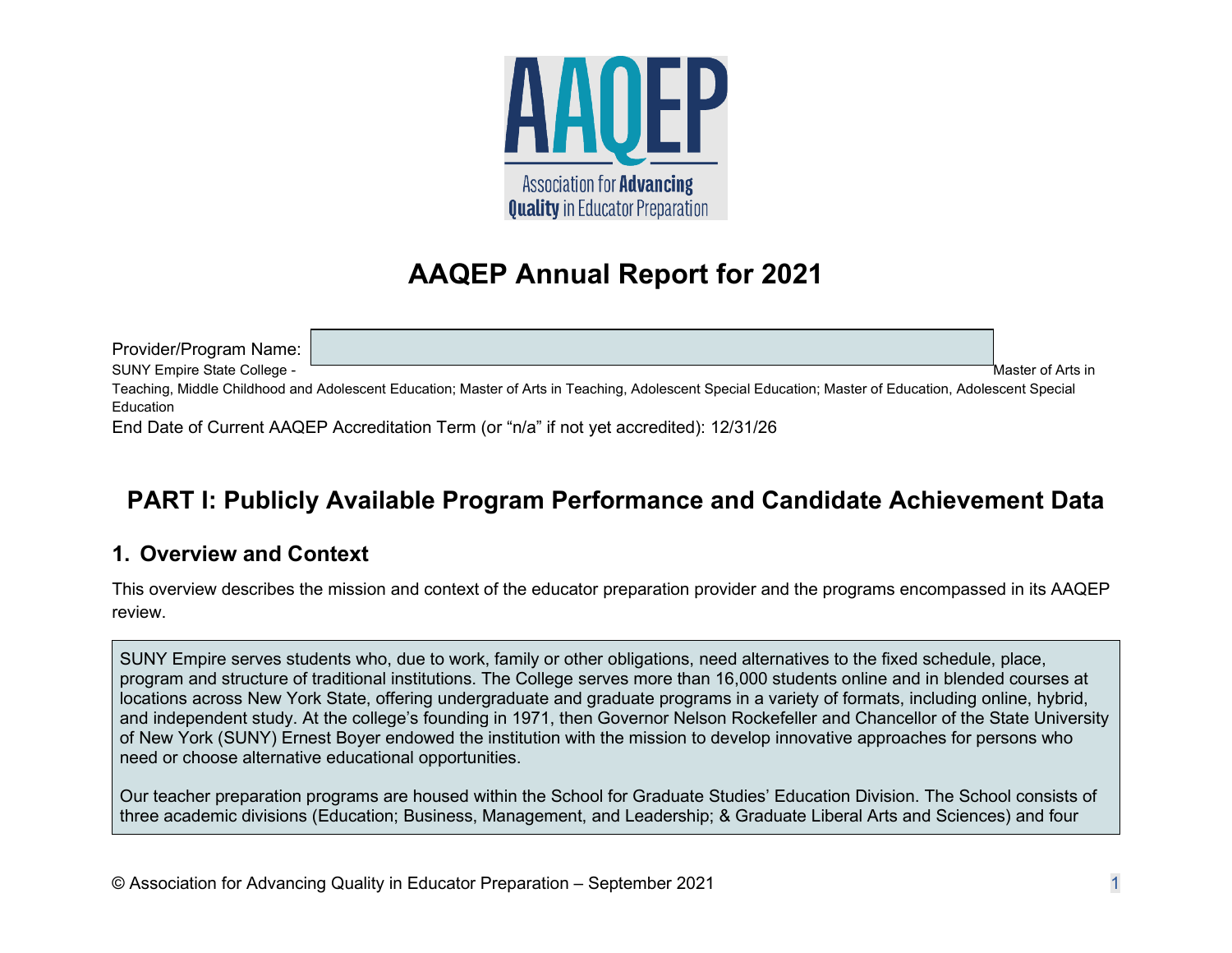administrative offices (Dean's Office, Graduate Outreach and Admissions, Graduate Student and Academic Services, and Teacher Education). It serves approximately 1,600 students each year in fully online and hybrid degree and certificate programs. The Education Division is comprised of nine Master's level educational programs, of which four programs lead to Initial/Professional Certification in specific contents such as Math, Social Studies, English, Physics, Chemistry, Biology, Earth Science, Spanish and Students with Disabilities. In this current year, we have launched our additional MAT offering in Agricultural Education. We also added a program option for MAT in Special Education in grades 1-6 in Fall 2021. In addition, the Transitional B certification option has been made available to the candidates during the 2021-22 academic year.

The original Transitional B MAT programs were designed to meet the need for qualified teachers who have the skills, knowledge, tools, and disposition to help children in diverse, high-need urban schools to learn and achieve. By serving as certified teachers of record while completing their degree, MAT teacher candidates could have access to flexible professional education relevant to their lives and goals. In subsequent years, we have expanded the scope of our teacher preparation programs to include preparing teachers to serve the needs of diverse students in a variety of contexts (urban, rural, private, and public); added a year-long Clinically Rich Residency option, including a pathway specifically for Teacher Assistants (TAs); added a Classroom Academy twoyear residency in the Capital Region; created combined BA/BS-MAT pathways; and expanded into initial and professional certification in Special Education. Our MEd in Special Education and MAT in Special Education programs were launched in the fall of 2017. The programs' philosophy, courses, and clinical experiences are based on an inclusive model that prepares teacher candidates for collaboration and co-teaching in the inclusion classroom.

Currently, the MAT programs are implementing a significant modification to their clinical course structure. The goal, as noted in our report of last year, is to better align the teacher candidates with content-area faculty who are experts in their subject-specific pedagogical content knowledge. To meet this goal, clinical courses have been restructured so that each teacher candidate enrolls in a course with a content-area expert as instructor. Students of the same content area, but in different courses, work together in the same Moodle shell, bringing mutual benefits for all – second-year Transitional B certified teachers, first-year Transitional B certified teachers, and pre-service teachers in the Clinically Rich Residency and the Classroom Academy. Additionally, field supervisors with expertise in the candidate's content area, or with certification as a leader/administrator to mentor teachers of multiple content areas, conduct classroom observations. The content area clinical course faculty have begun working in a closer relationship with the programs' state-wide field supervisors to increase support in the clinical setting. This work includes required online training sessions that instructors provide for supervisors each fall and spring term.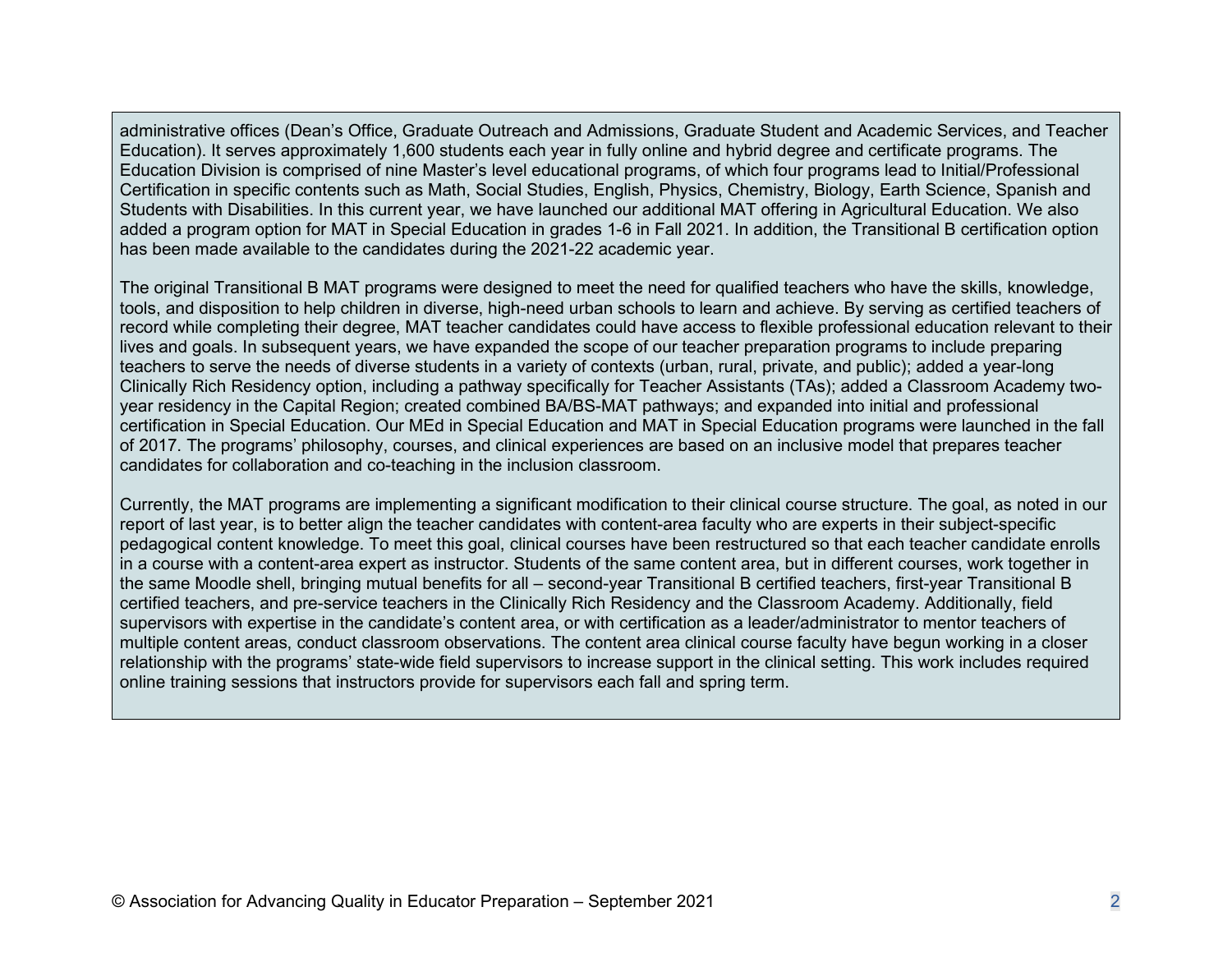## **Public Posting URL**

Part I of this report is posted at the following web address (accredited members of AAQEP must post at least Part I):

https://www.esc.edu/graduate-studies/graduate-degrees/education-programs/mat/teacher-education-accreditation/

# **2. Enrollment and Completion Data**

Table 1 shows enrollment and completion data from the most recently completed academic year for each program included in the AAQEP review.

| Degree or Certificate granted by the<br>institution/organization |                    | State Certificate, License,<br><b>Endorsement, or Other</b><br><b>Credential</b> | <b>Number of Candidates</b><br>currently enrolled |              | <b>Number of Completers</b><br>in 2020-21 |                |
|------------------------------------------------------------------|--------------------|----------------------------------------------------------------------------------|---------------------------------------------------|--------------|-------------------------------------------|----------------|
| Master of Arts                                                   | Spanish            | Transitional B/Initial/Professional                                              | Spanish                                           | 14           | Spanish                                   | 6              |
| in Teaching,                                                     |                    | (Middle Childhood &                                                              | English                                           | 32           | English                                   | 4              |
| <b>Transitional B</b>                                            | English            | Adolescence)                                                                     | <b>Social Studies</b>                             | 27           | Social Studies                            | 5              |
|                                                                  | Social             |                                                                                  | <b>Mathematics</b>                                | 16           | <b>Mathematics</b>                        | 4              |
|                                                                  | <b>Studies</b>     |                                                                                  | <b>Biology</b>                                    | 21           | <b>Biology</b>                            | 6              |
|                                                                  | <b>Mathematics</b> |                                                                                  | Chemistry                                         | 6            | Chemistry                                 | 1              |
|                                                                  |                    |                                                                                  | Earth Science                                     | 10           | <b>Earth Science</b>                      | $\overline{2}$ |
|                                                                  | <b>Biology</b>     |                                                                                  | <b>Physics</b>                                    | 0            | <b>Physics</b>                            | $\mathbf{0}$   |
|                                                                  | Chemistry          |                                                                                  | <b>Total: MAT</b>                                 | 126          | <b>Total: MAT</b>                         | 28             |
|                                                                  |                    |                                                                                  | <b>Trans B</b>                                    |              | <b>Trans B</b>                            |                |
|                                                                  | Earth Science      |                                                                                  |                                                   |              |                                           |                |
|                                                                  | <b>Physics</b>     |                                                                                  |                                                   |              |                                           |                |
|                                                                  | Spanish            | Initial/Professional (Adolescence)                                               | Spanish                                           | $\mathbf{0}$ | Spanish                                   | $\mathbf{0}$   |

### **Table 1. Program Specification: Enrollment and Completers for Academic Year 2020-2021**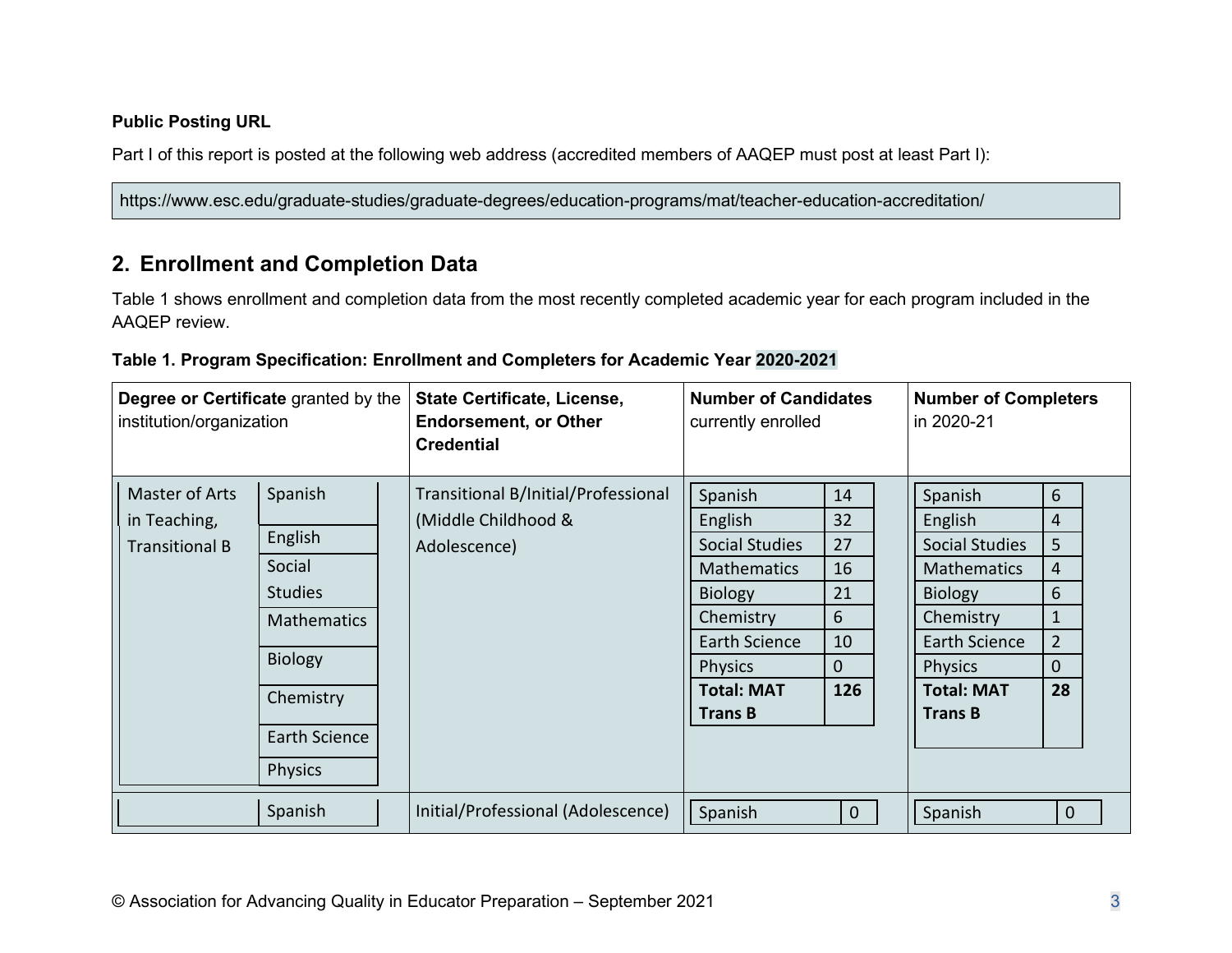|                                                                                                                  | English            |                                    | English               | 5              | English               | 5            |
|------------------------------------------------------------------------------------------------------------------|--------------------|------------------------------------|-----------------------|----------------|-----------------------|--------------|
|                                                                                                                  | Social             |                                    | <b>Social Studies</b> | $\mathbf{1}$   | <b>Social Studies</b> | $\mathbf{1}$ |
| Master of Arts                                                                                                   | <b>Studies</b>     |                                    | <b>Mathematics</b>    | $\overline{0}$ | <b>Mathematics</b>    | $\mathbf 0$  |
| in Teaching,                                                                                                     | <b>Mathematics</b> |                                    | <b>Biology</b>        | 1              | <b>Biology</b>        | $\mathbf 0$  |
| Adolescence                                                                                                      | <b>Biology</b>     |                                    | Chemistry             | 0              | Chemistry             | $\mathbf{0}$ |
| Education                                                                                                        |                    |                                    | Earth Science         | $\overline{0}$ | <b>Earth Science</b>  | $\mathbf 0$  |
| (Residency)                                                                                                      | Chemistry          |                                    | <b>Physics</b>        | $\Omega$       | <b>Physics</b>        | $\mathbf{0}$ |
|                                                                                                                  | Earth Science      |                                    | <b>Total: MAT</b>     | $\overline{7}$ | <b>Total: MAT</b>     | 6            |
|                                                                                                                  | <b>Physics</b>     |                                    | <b>Residency</b>      |                | <b>Residency</b>      |              |
|                                                                                                                  |                    |                                    |                       |                |                       |              |
| Master of Arts in Teaching, Special<br><b>Education - Students with</b><br>Disabilities, Generalist              |                    | Initial/Professional (Adolescence) | 26                    |                | $\boldsymbol{4}$      |              |
| Master of Education, Special<br>Education (Additional Certification) -<br>Students with Disabilities, Generalist |                    | Initial/Professional (Adolescence) | 14                    |                | $\overline{a}$        |              |
|                                                                                                                  |                    | TOTALS:                            | 173                   |                | 42                    |              |

## **Added or Discontinued Programs**

Any programs within the AAQEP review that have been added or discontinued within the past year are listed below. (This list is required only from providers with accredited programs.)

N/A

# **3. Program Performance Indicators**

The program performance information in Table 2 applies to the academic year indicated in Table 1.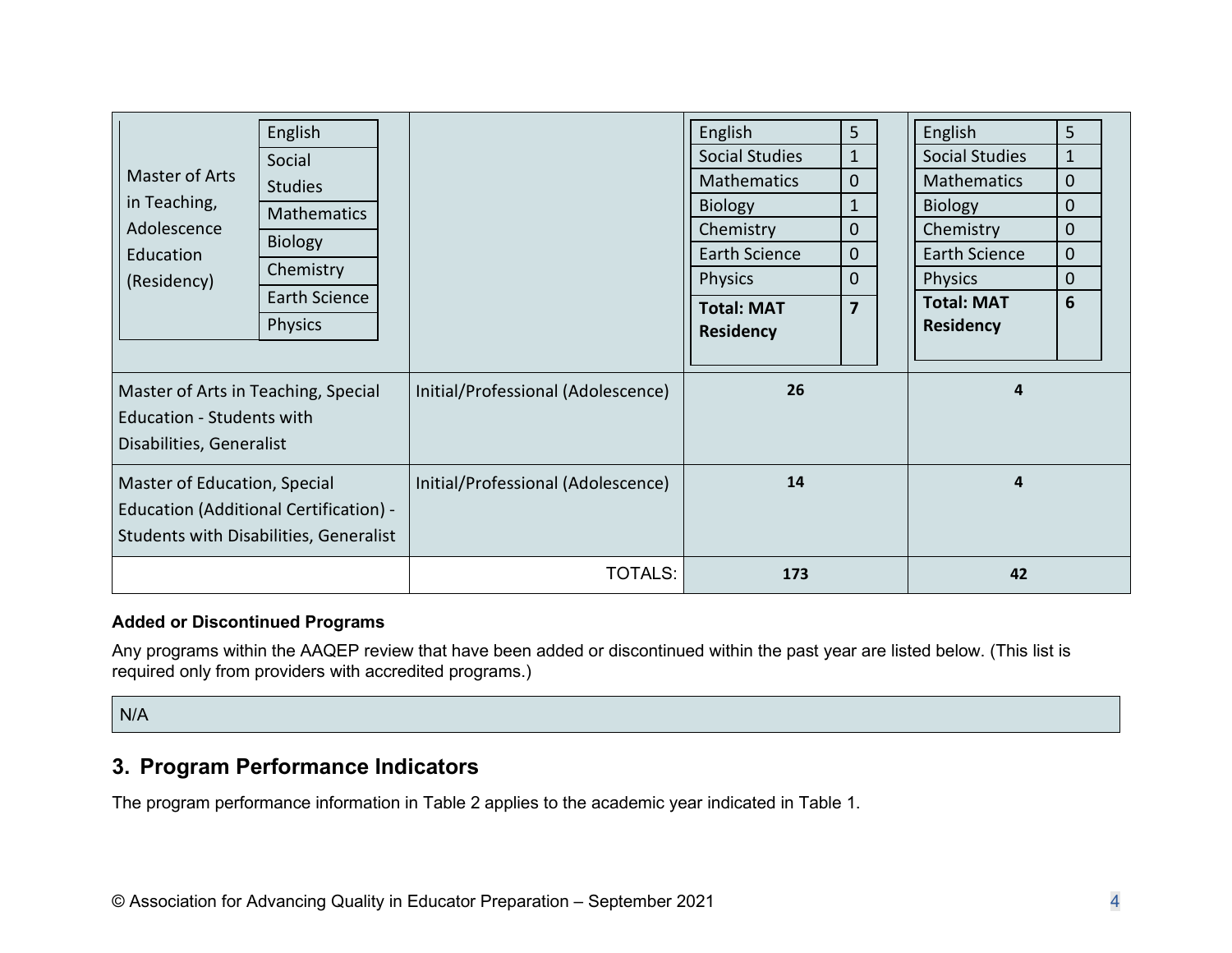### **Table 2. Program Performance Indicators**

1. **Total enrollment** in the educator preparation programs shown in Table 1. This figure is an unduplicated count, i.e., individuals earning more than one credential may be counted in more than one line above but only once here.

173

2. **Total number of unique completers** (across all programs) included in Table 1. This figure is an unduplicated count, i.e., individuals who earned more than one credential may be counted in more than one line above but only once here.

41

| Name of program                                                    | <b>Certification</b>  | <b>Number of</b> | <b>Certificate or</b> | <b>Total</b>    |
|--------------------------------------------------------------------|-----------------------|------------------|-----------------------|-----------------|
|                                                                    | area                  | recommendations  | licensure level       | recommendations |
| Master of Arts in                                                  | Spanish               | 6                | Initial &             | 28              |
| Teaching,                                                          | English               | $\overline{4}$   | Professional,         |                 |
| Adolescence                                                        |                       |                  | (Middle Childhood)    |                 |
| <b>Education: Trans B</b>                                          | <b>Social Studies</b> | 5                | & Adolescence         |                 |
| $(31134)$ / Master of<br>Arts in Teaching,<br>Middle Childhood Ed: | Mathematics           | $\overline{4}$   |                       |                 |
|                                                                    | <b>Biology</b>        | 6                |                       |                 |
| Trans B (31133)                                                    | Chemistry             | $\mathbf{1}$     |                       |                 |
|                                                                    | <b>Earth Science</b>  | $2^{\circ}$      |                       |                 |
|                                                                    | <b>Physics</b>        | $\overline{0}$   |                       |                 |
| Master of Arts in                                                  | Spanish               | $\overline{0}$   | Initial/Professional, | 6               |
| Teaching,                                                          | English               | 5 <sup>1</sup>   | Adolescence           |                 |
| Adolescence                                                        | <b>Social Studies</b> | $\mathbf{1}$     |                       |                 |
| Education (34638)                                                  | <b>Mathematics</b>    | $\mathbf{0}$     |                       |                 |
|                                                                    | <b>Biology</b>        | $\mathbf{0}$     |                       |                 |
|                                                                    | Chemistry             | $\mathbf{0}$     |                       |                 |

3. **Number of recommendations** for certificate, license, or endorsement included in Table 1.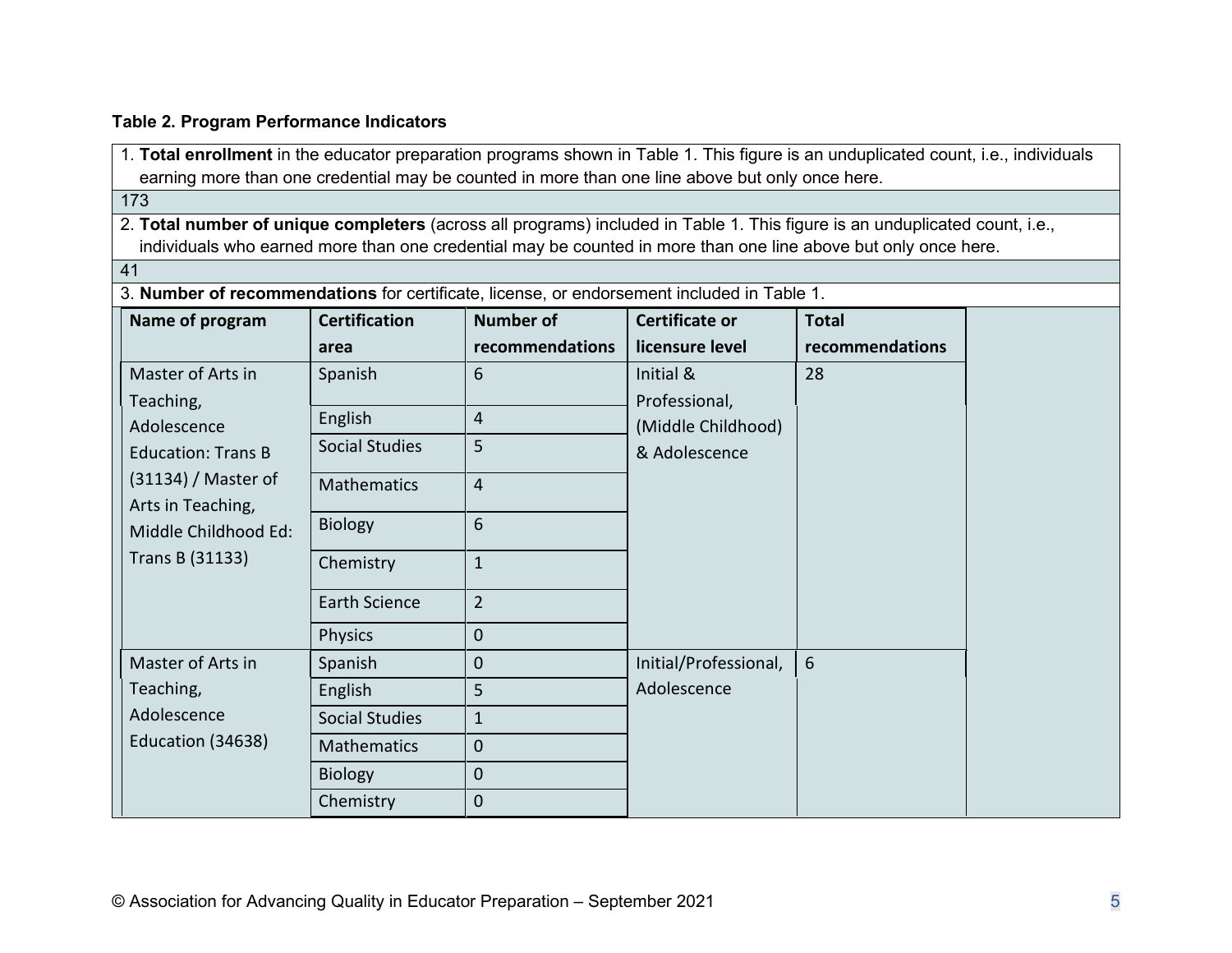|                                                                                                                                                            | <b>Earth Science</b> | $\mathbf 0$    |                       |                |  |  |  |
|------------------------------------------------------------------------------------------------------------------------------------------------------------|----------------------|----------------|-----------------------|----------------|--|--|--|
|                                                                                                                                                            | <b>Physics</b>       | $\mathbf 0$    |                       |                |  |  |  |
| MAT, Special                                                                                                                                               | Students with        | $\overline{4}$ | Initial/Professional, | $\overline{4}$ |  |  |  |
| Education (38172)                                                                                                                                          | Disabilities,        |                | Adolescence           |                |  |  |  |
|                                                                                                                                                            | Generalist           |                |                       |                |  |  |  |
| MEd, Special                                                                                                                                               | Students with        | $\overline{4}$ | Initial/Professional, | $\overline{4}$ |  |  |  |
| <b>Education (Additional</b>                                                                                                                               | Disabilities,        |                | Adolescence           |                |  |  |  |
| Certification) (38265)                                                                                                                                     | Generalist           |                |                       |                |  |  |  |
| 4. Cohort completion rates for candidates who completed the various programs within their respective program's expected                                    |                      |                |                       |                |  |  |  |
| timeframe and in 1.5 times the expected timeframe.                                                                                                         |                      |                |                       |                |  |  |  |
| Standard completion of our programs is three years.                                                                                                        |                      |                |                       |                |  |  |  |
| MAT (Trans B and Residency):standard completion =59.4%; completion in 5 years= 68.7% (based on Fall 2016 cohort, n = 32)                                   |                      |                |                       |                |  |  |  |
| *Students in this program begin as one cohort, splitting into the Trans B or Residency pathway later in the program, so cohort completion is calculated    |                      |                |                       |                |  |  |  |
| for them as one group.                                                                                                                                     |                      |                |                       |                |  |  |  |
| MAT Sp Ed: standard completion= 60.0%; completion in 5 years n/a (program launched Fall 2017); (based on Fall 2018 cohort, n = 5)                          |                      |                |                       |                |  |  |  |
| MEd Sp Ed: standard completion= 100.0%;completion in 5 years n/a (program launched Fall 2017); (based on Fall 2018 cohort, n = 2)                          |                      |                |                       |                |  |  |  |
| 5. Summary of state license examination results, including teacher performance assessments, and specification of any                                       |                      |                |                       |                |  |  |  |
| examinations on which the pass rate (cumulative at time of reporting) was below 80%.<br>MAT (Transitional B and Residency program combined due to low n's) |                      |                |                       |                |  |  |  |
|                                                                                                                                                            |                      |                |                       |                |  |  |  |
| 2020-21                                                                                                                                                    |                      |                |                       |                |  |  |  |
|                                                                                                                                                            |                      |                |                       |                |  |  |  |
|                                                                                                                                                            |                      |                |                       |                |  |  |  |
| Educating All Students n=41, 100% pass rate                                                                                                                |                      |                |                       |                |  |  |  |
| Biology Content Specialty Test: n=6, 100% pass rate                                                                                                        |                      |                |                       |                |  |  |  |
| Earth Science Content Specialty Test: n=7, 86% pass rate                                                                                                   |                      |                |                       |                |  |  |  |
|                                                                                                                                                            |                      |                |                       |                |  |  |  |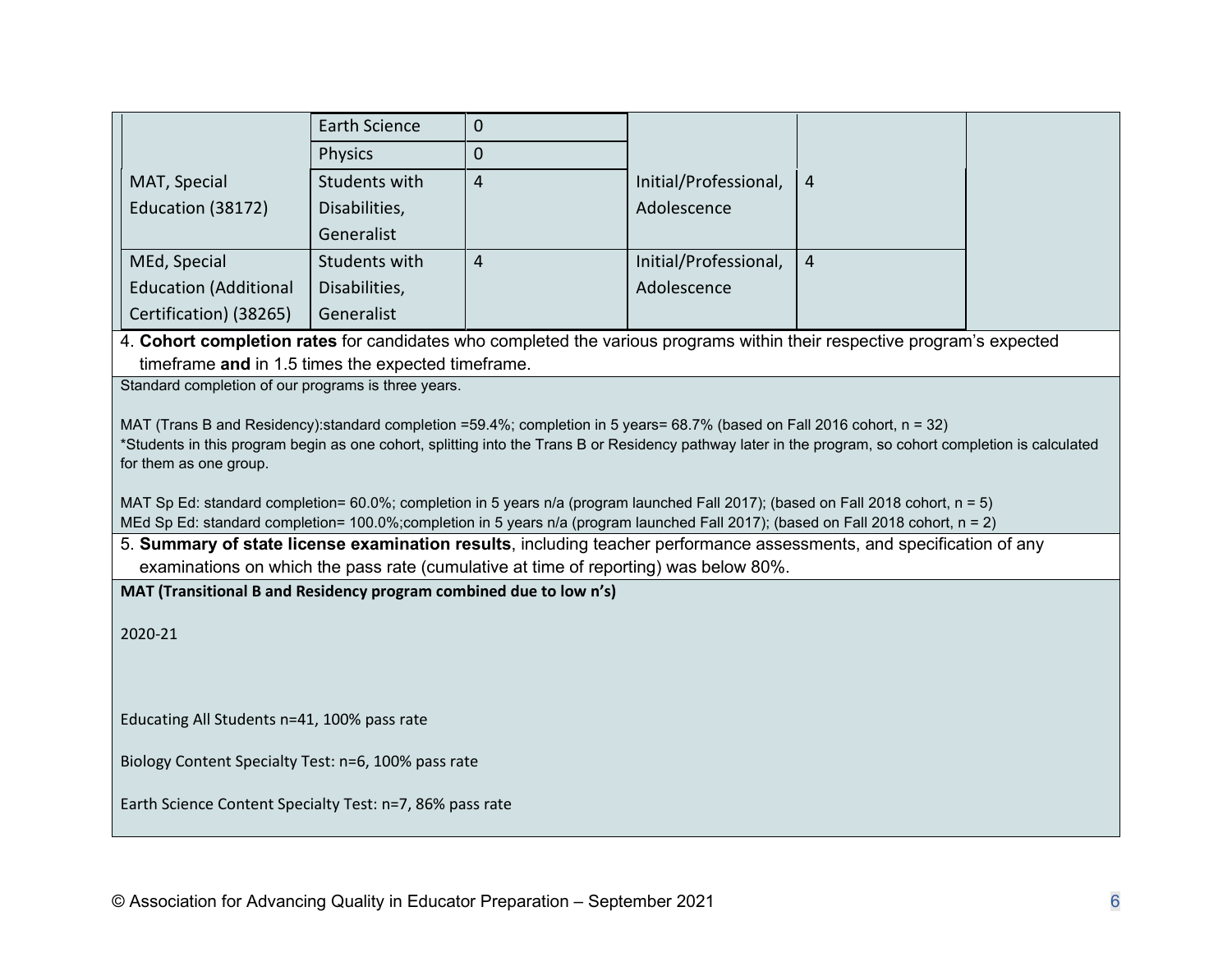English Content Specialty Test: n=12, 67% pass rate\*\*

Math Content Specialty Test: n=2, 0% pass rate\*

Social Studies Content Specialty Test: n=7, 86% pass rate

Spanish Content Specialty Test: n=3, 100% pass rate

MAT Overall Content Specialty Test: n=37, 78% pass rate\*\*\*

edTPA: n=1, 100% pass rate

ATS-W: n=50, 100% pass rate

\*Although the pass rate for the Math Content Specialty test is below 80%, program completers reported difficulty with scheduling due to challenges associated with COVID test center closures, resulting in a low n. We address measures to connect candidates with preparation resources below in Table 5.

\*\*The pass rate for the English Content Specialty test is below 80%, and we address measures to connect candidates with preparation resources below in Table 5.

\*\*\*MAT overall pass rate for the Content Specialty Test was 78%, below the target of 80%. We address measures to connect candidates with preparation resources below in Table 5.

#### **SpEd MAT/MEd**

#### 2020-21

Educating All Students: n=13, 85% pass rate Multisubject 7-12 Content Specialty Test Part One (Lit/ELA): n=15, 87% pass rate Multisubject 7-12 Content Specialty Test Part Two (Math): n=14, 100% pass rate Multisubject Content Specialty Test Part Three (Arts & Sci): n=16, 100% pass rate Students with Disabilities Content Specialty Test: n=11, 100% pass rate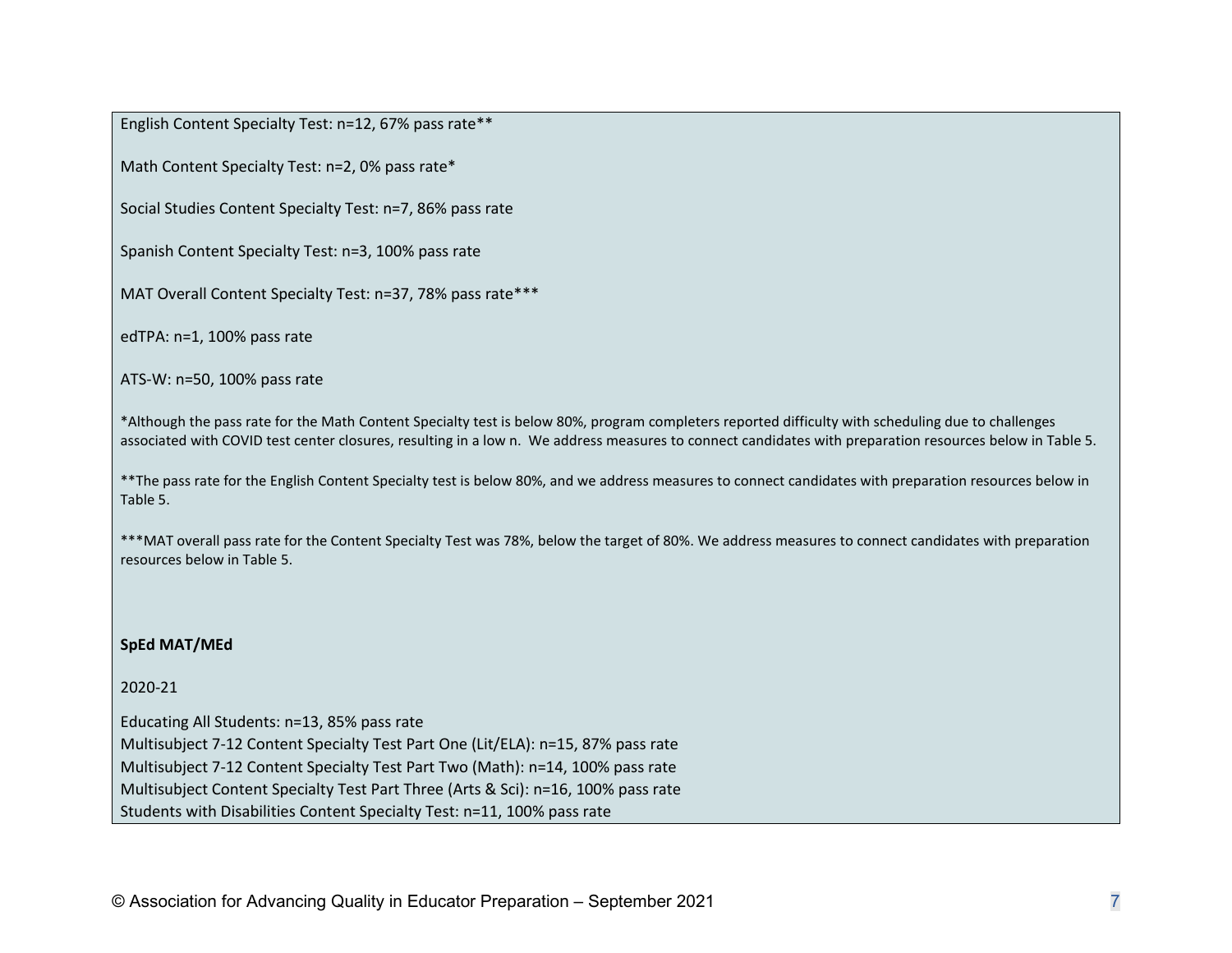edTPA: n=1, 100% pass rate ATS-W: n=4, 100% pass rate

6. Narrative explanation of **evidence available from program completers**, with a characterization of findings.

**MAT (Transitional B and Residency program combined due to low n's)**

The Completer Survey was sent to 34 completers – 28 in Transitional B, and 6 in Clinically Rich Residency. Among respondents, eleven were from the Transitional B pathway, and one was from the Clinically Rich Residency pathway.

Identified strengths from completers' responses include how the MAT program helped them to…

Be an effective teacher (100% strongly agree or agree)

Be a reflective practitioner (100% strongly agree or agree)

Incorporate feedback into my teaching practice (92% strongly agree or agree)

Be a life-long learner (100% strongly agree or agree)

Establish goals for professional growth (100% strongly agree or agree)

Engage in self-assessment and reflection on professional learning goals (100% strongly agree or agree)

Motivate and engage all learners (92% strongly agree or agree)

Collaborate with families (92% strongly agree or agree)

Work in a high-needs school and community (92% strongly agree or agree)

Use research-based strategies for teaching and assessing all students (92% strongly agree or agree)

Utilize culturally relevant pedagogy in my teaching (92% strongly agree or agree)

Use research-based strategies for classroom management (92% strongly agree or agree)

Incorporate diverse learning styles into my lesson planning and assessments (92% strongly agree or agree)

Areas to consider for improvement from completers' responses include how the MAT program helped them to…

Be a leader in the school community (75% strongly agree or agree)

Support students' growth in international and global perspectives (75% strongly agree or agree)

In the free response section of the survey, completers noted that the greatest strengths of the MAT program included: Flexibility

Affordability

Rigor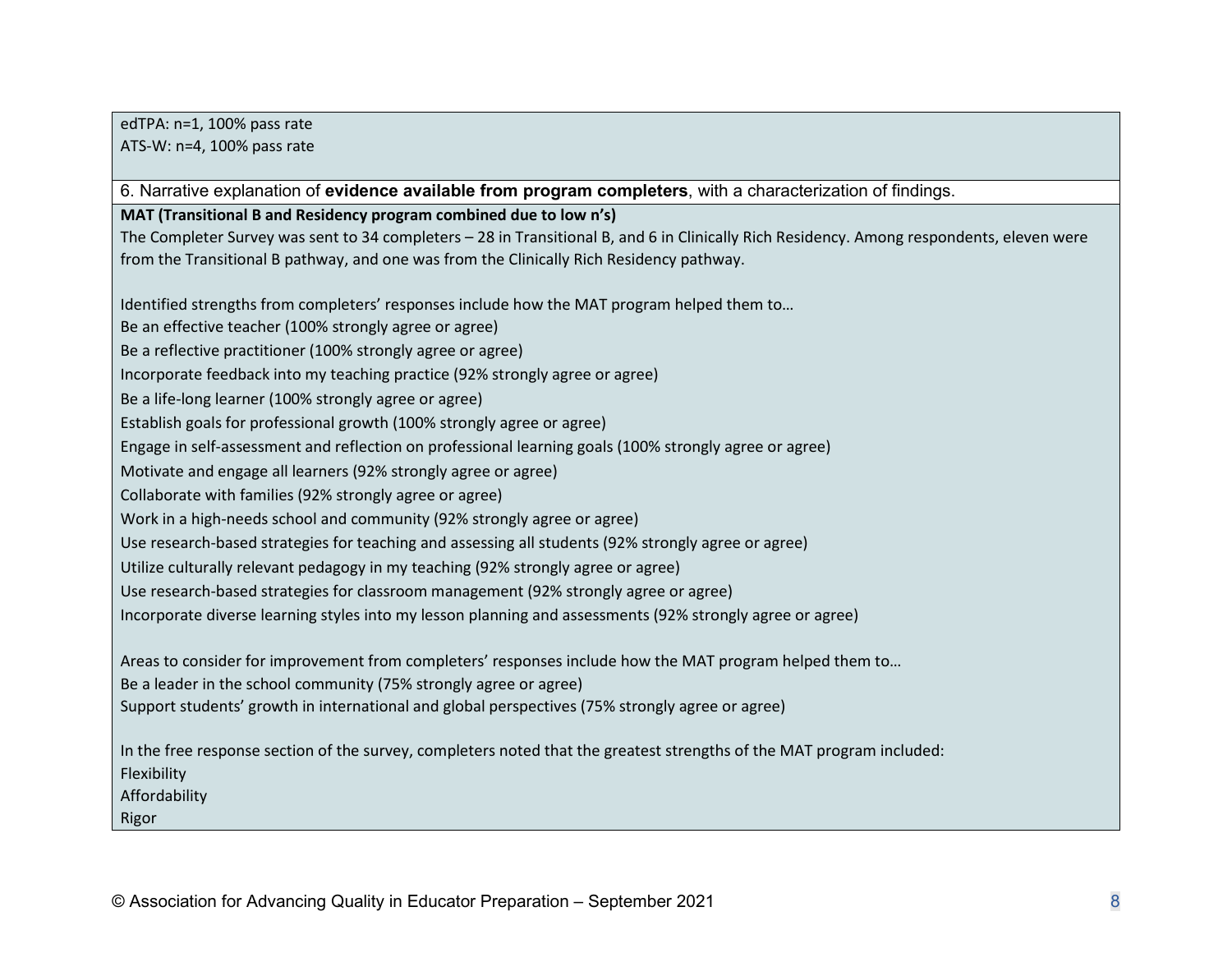Combining coursework with classroom experience Responsive, supportive professors

Free responses indicated the following areas that need improvement (each appeared once):

Outdated resources in the courses

Not enough synchronous or in-person learning opportunities

Change of field supervisor during a term

### **Special Education**

We received 3 responses out of 4 completers (75% response rate) of MAT Special Education program during 2020-21 academic year.

Be an effective special education teacher (100% strongly agree or agree)

Motivate and engage all learners (100% strongly agree or agree)

Be a reflective practitioner (100% strongly agree or agree)

Be a collaborative professional to implement co-teaching, working with paraprofessionals, and working with parents of students with disabilities (100% strongly agree or agree)

Incorporate feedback into my teaching practice (100% strongly agree or agree)

Be a life-long learner and a self-directed individual seeking out professional development opportunities (100% strongly agree or agree) Use evidence-based instructional strategies for individual student learning and behavioral needs (e.g., differentiated instruction, UDL principles) (100% strongly agree or agree)

Be able to develop and implement IEPs collaboratively (100% strongly agree or agree)

Use strategies for teaching and assessing all students (e.g., students with disabilities, ELL, economically disadvantaged) (100% strongly agree or agree)

Use research-based strategies for classroom management involving students with disabilities (e.g., PBIS, FBA, BIP) (100% strongly agree or agree)

Utilize technology effectively as a teaching and assessment tool (100% strongly agree or agree)

Strengths of Special Education program

These responses were received once from each respondent. In the free response section of the survey, completers noted that the greatest strengths of the special education program included: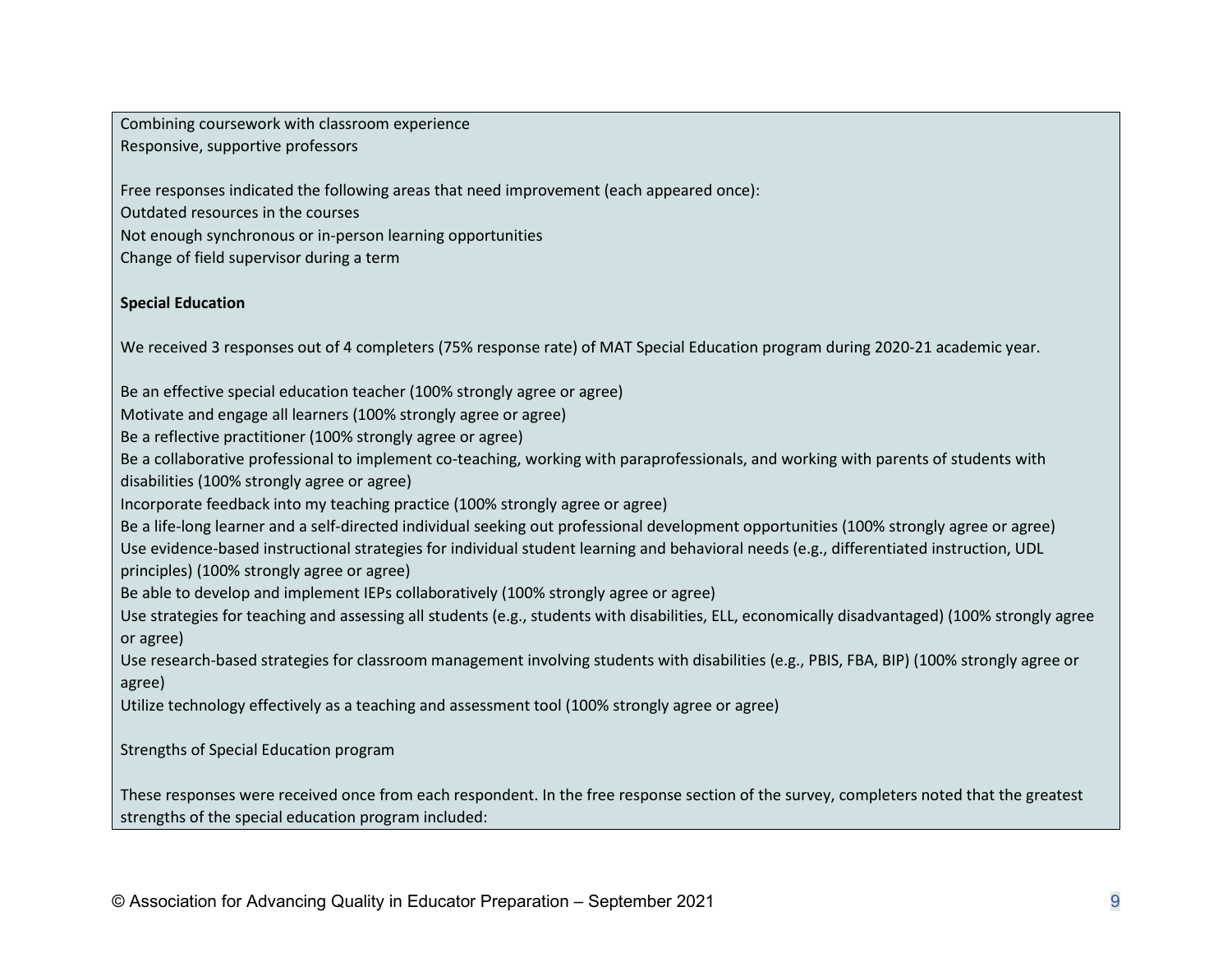My professors were a wealth of knowledge. They were supportive and understanding especially during the pandemic. They were definitely the greatest strength of the program.

Flexibility. Staff support. Preparation for being in the field.

Free responses indicated the following areas that need improvement:

More training on Frontline(IEP direct) in terms of operating the system and understanding how to access information and complete reports, drafts, etc.

I didn't always receive grades for my work in a timely manner.

7. Narrative explanation of **evidence available from employers of program completers**, with a characterization of findings. **MAT (Transitional B and Residency program combined due to low n's)**

Eight (up four from last year) employers of program completers offered feedback via survey regarding preparedness to teach, observed strengths and weaknesses, and projected needs for future teachers. A summary of responses follows.

#### *Preparedness to teach:*

Completers demonstrated high levels of preparedness to teach effectively and to adapt to the school and community.

- Convinced principal to report, "[Candidate] is the most prepared teacher I have 10 out of 10"
- Collaborated regularly with colleagues to plan, teach, and support students
- Challenged students to go "above and beyond"
- Prepared exceptionally well with strong lessons
- Demonstrated caring demeanor and strong rapport with all types of learners
- Varied instructional methods
- Brought life experiences and maturity to the classroom, and dedication to the profession
- Utilized psychology background
- Demonstrated strong understandings of standards, content, and instructional methods

Completers experienced some weaknesses or issues typical to many new teachers, but the positive comments outweighed concerns for nearly all. Each concern among the following appeared only once.

- Needed some work on communication
- Took on too much work sometimes and needed to say no
- Had little exposure to education before entering the field
- Used online packets instead of modifying the given curriculum
- Did not differentiate for students with IEP
- Had helpful perspective as career changer but also some resistance to feedback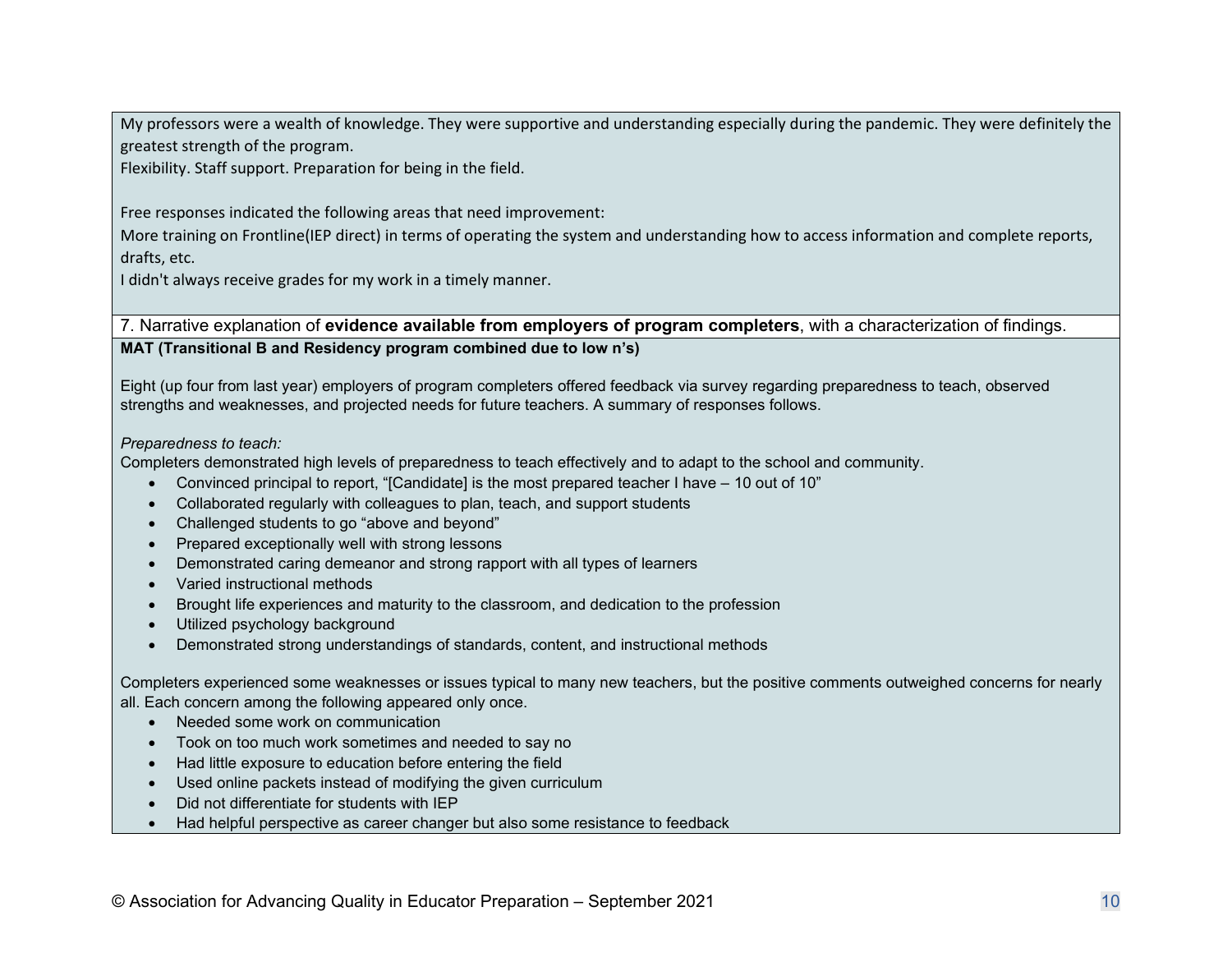### *Program priorities:*

Employers shared what they believe our program should emphasize in courses or field experiences.

- Developing relationships with students
- Using the learning target throughout instruction
- "Collaboration and growth-mindset approach to teaching"
- Time management
- Writing skills
- Use of primary sources
- Use of technological resources
- Classroom management, trauma-informed care, and restorative practices
- More practical classroom experience prior to starting as teacher of record
- Lesson-planning process

### **Special Education**

We received feedback from an employer regarding our completers' strengths and weaknesses. Our program is smaller which makes it difficult to receive employer responses in spite of repeated attempts to contacting them. A summary of responses follows.

It was suggested that our program should consider additional preparation in communication with children, colleagues, and families. It was also highlighted that program completers had challenges with social skills that are essential in developing trusting relationships with colleagues and others. With regard to the question about "What skills do you project will become more important as your student population shifts or as expectations for student success shift in the coming years?" instructional strategy and meeting the needs of a diverse learning population were identified as areas that needed attention. We also learned that the employer was facing a shortage of teachers in almost all discipline areas.

8. Narrative explanation of how the program investigates **employment rates for program completers**, with a characterization of findings. This section may also indicate rates of completers' ongoing education, e.g., graduate study.

The program has collaborated with the Alumni Office to obtain the most accurate and up to date contact information for all of our Teacher Education alums. We developed the "Teacher Education Alumni Employment Survey" to be able to collect valuable information from our alumni, including their employment status and any professional development activities that they have participated in since graduation (i.e. continuing education, additional certificates, research, etc). Our most recent survey went out to all 2021 and prior program completers. Below is a breakdown of our findings from the survey: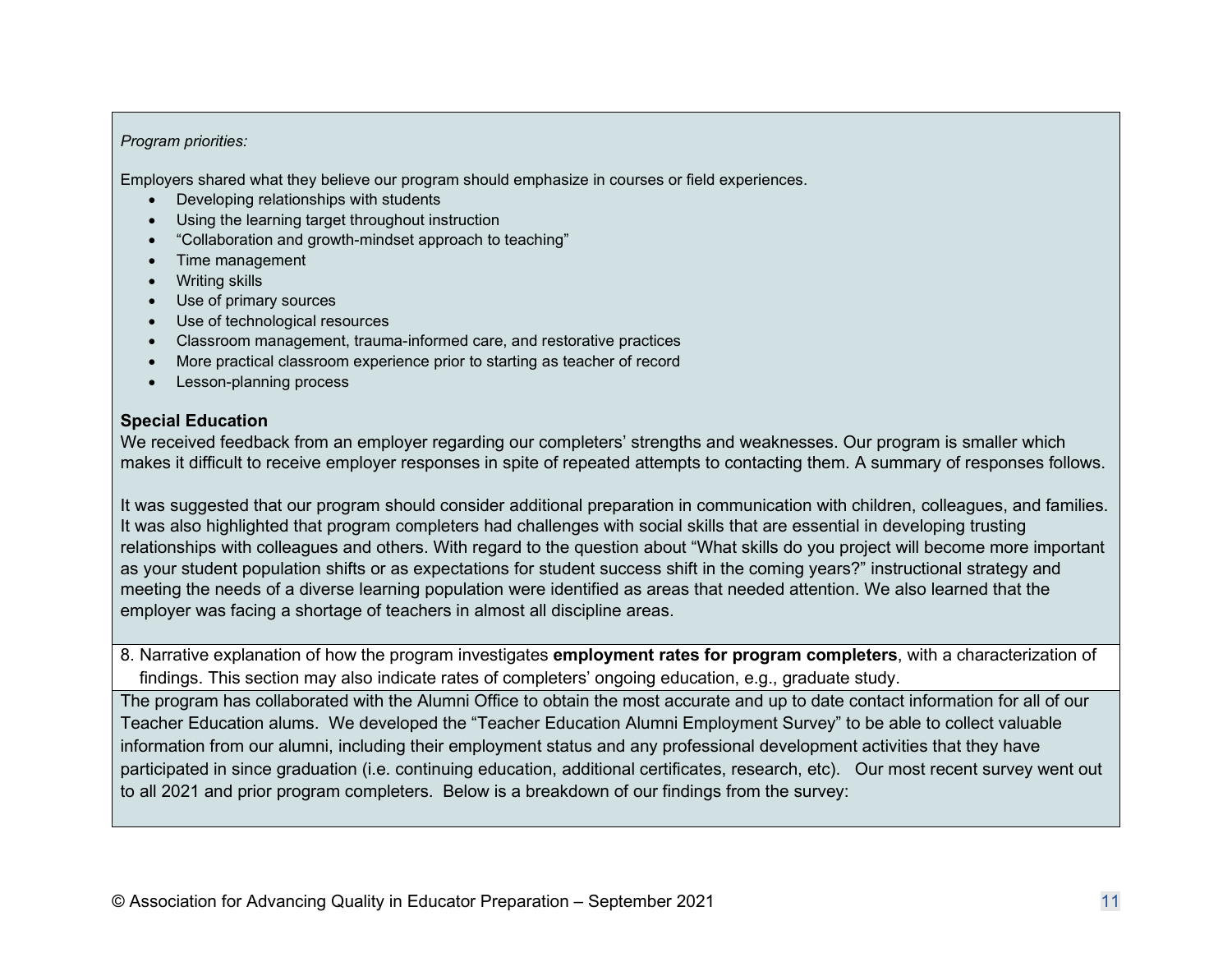**MAT**: 44 responses; 37 are teaching (84% of respondents)\* 14 program completers indicated that they went on to earn their professional certification 6 program completers indicated that joined a professional organization since graduation 2 program completers indicated that they took on leadership roles in their school *\*out of these responses, 3 were 2021 graduates and all 3 are currently teaching*

**SpEd MAT/MEd**: 3 responses; 3 are teaching (100% of respondents)\* *\*out of these responses, 1 was a 2021 graduate and is still currently teaching*

# **4. Candidate Academic Performance Indicators**

Tables 3 and 4 report on select measures of candidate/completer performance related to AAQEP Standards 1 and 2, including the program's expectations for successful performance and indicators of the degree to which those expectations are met.

| <b>Provider-Selected Measures</b>                                                     | <b>Explanation of Performance</b><br><b>Expectation</b>                                                           | Level or Extent of Success in Meeting<br>the Expectation                                                                                                                                                                                                                                    |
|---------------------------------------------------------------------------------------|-------------------------------------------------------------------------------------------------------------------|---------------------------------------------------------------------------------------------------------------------------------------------------------------------------------------------------------------------------------------------------------------------------------------------|
| <b>MAT</b><br>COR Spring 2021 Items 1a, 2c, 3a, 4b                                    | <b>MAT</b><br>A score of 3 or higher on a 4-point scale<br>where $1 =$ ineffective and $4 =$ highly<br>effective. | <b>MAT</b> - expectation met<br>54 observations of 27 students in their last, or<br>second to last, clinical term<br>Means:<br>1a (3.78) - Respect and Rapport<br>2c (3.52) - Instructional Delivery<br>3a (3.56) - Assessment Design and Alignment<br>4b (3.61) - Content Related Pedagogy |
| <b>SpEd</b><br>Classroom Observation Rubric (COR)<br>items 1a, 2c, 3a, 4b Spring 2021 | A score of 3 or higher on a 4-point scale<br>where $1 =$ ineffective and $4 =$ highly<br>effective                | 17 observations of 4 MAT SpEd program<br>students in their last clinical term<br>Means:<br>1a (3.88) - Respect and Rapport<br>2c (3.05) - Instructional Delivery                                                                                                                            |

|  |  | Table 3. Expectations and Performance on Standard 1: Candidate and Completer Performance |
|--|--|------------------------------------------------------------------------------------------|
|  |  |                                                                                          |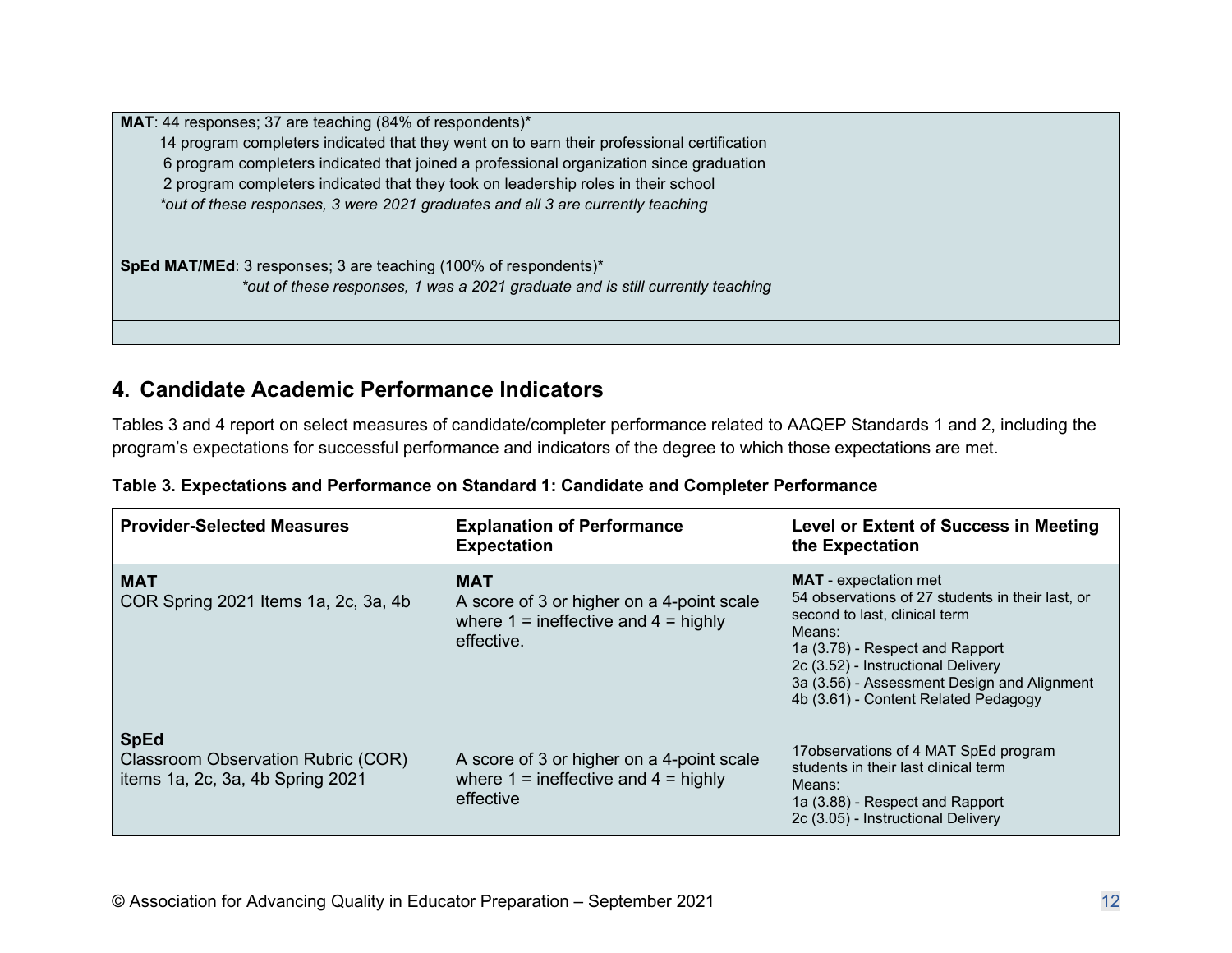|                                                                          |                                                                                                      | 3a (3.31) - Assessment Design and Alignment<br>4b (4.0) - Content Related Pedagogy                                                                                                                                                                                                                                                                                                                                                                                                     |
|--------------------------------------------------------------------------|------------------------------------------------------------------------------------------------------|----------------------------------------------------------------------------------------------------------------------------------------------------------------------------------------------------------------------------------------------------------------------------------------------------------------------------------------------------------------------------------------------------------------------------------------------------------------------------------------|
| <b>MAT</b><br>Capstone Rubric Spring 2021 and<br>Summer 2021 Items 2,4,5 | <b>MAT</b><br>A score of 7 or higher where $1-6 = Does$<br>not meet; $7-8$ = Meets; $9-10$ = Exceeds | <b>MAT</b> - expectation met<br>$N = 33$<br>Means:<br>2 (9.9) - Demonstrates advanced level<br>learning in the content area<br>4 (9.7) - Demonstrates the ability to use a<br>variety of appropriate assessment to<br>inform practice (1 did not meet with score<br>of $5)$<br>5 (9.1) - Demonstrates appropriate uses<br>of technologies for teaching and learning<br>$(3$ did not meet with scores of 6, 6, 0)                                                                       |
| <b>SpEd</b><br>SPED 6050 (Fall 2020)<br>SPED 6025 (Spring 2021)          | A score of 90% or higher on the<br>assignments' rubric.                                              | <b>Expectations met</b><br>SPED 6050 (n=12)<br>Mean score = $91.6$<br>The assignment involves creating a<br>Strategy File of evidence-based strategies<br>in working with students with disabilities.<br>SPED 6025 (n=10)<br>Mean score = $91.27$<br>The assignment involves creating a<br>Classroom Management Plan (CMP)<br>addressing classroom management<br>philosophy, room arrangement,<br>classroom rules and procedures, behavior<br>management and instructional strategies. |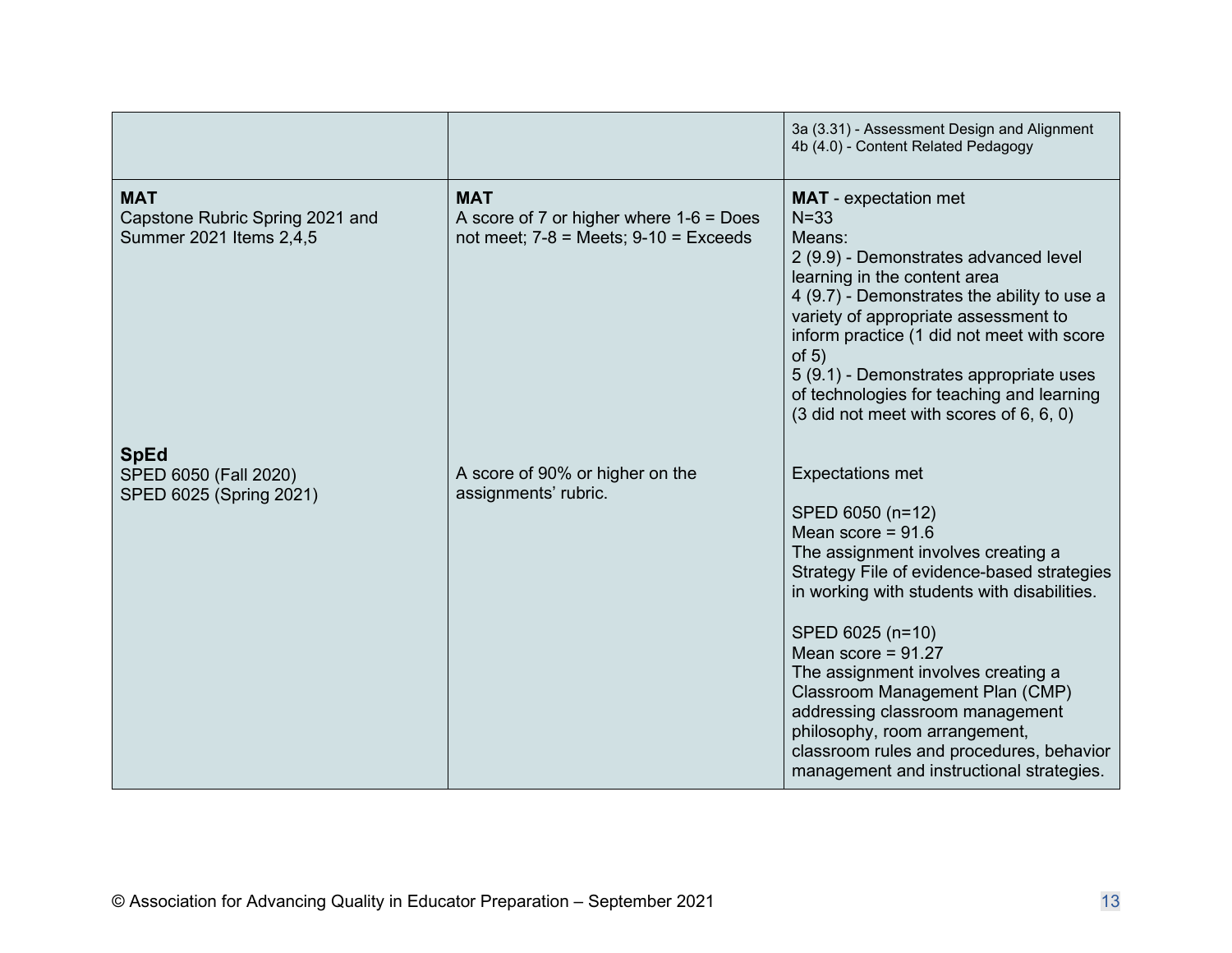| <b>MAT</b><br><b>Content Specialty Test</b>                       | <b>MAT</b><br>Passing score (520/220) rate of 80% or<br>higher | In 2020-21 the pass rate across the MAT-<br>specific content specialty tests was 78% |
|-------------------------------------------------------------------|----------------------------------------------------------------|--------------------------------------------------------------------------------------|
| SpEd Content Specialty Test (CST) -<br>Students with Disabilities | Passing score of 220 or higher out of 520                      | <b>SpEd Expectation Met</b><br>$N=11$ students<br>100% pass rate                     |

**Table 4. Expectations and Performance on Standard 2: Completer Professional Competence and Growth**

| <b>Provider-Selected Measures</b>                   | <b>Explanation of Performance</b><br><b>Expectation</b>                                                           | <b>Level or Extent of Success in Meeting</b><br>the Expectation                                                                                                                                                                                                                                          |
|-----------------------------------------------------|-------------------------------------------------------------------------------------------------------------------|----------------------------------------------------------------------------------------------------------------------------------------------------------------------------------------------------------------------------------------------------------------------------------------------------------|
| <b>MAT</b><br>COR Spring 2021 Items 1b, 1d, 2d, 5a  | <b>MAT</b><br>A score of 3 or higher on a 4-point scale<br>where $1 =$ ineffective and $4 =$ highly<br>effective. | <b>MAT</b> - Expectation met<br>54 observations of 27 students in their last, or<br>second to last, clinical term<br>Means:<br>1b (3.52) - Culture for Learning<br>1d (3.57) - Managing Student Behavior<br>2d (3.20) - Meeting Individual Student Needs<br>5a (3.74) - Assessment Design and Alignment. |
| <b>SpEd</b><br>COR Spring 2021 Items 1b, 1d, 2d, 5a | A score of 3 or higher on a 4-point scale<br>where $1 =$ ineffective and $4 =$ highly<br>effective.               | Expectation met<br>17 observations of 4 MAT SpEd program<br>students in their last clinical term<br>Means:<br>1b (3.53) - Culture for Learning<br>1d (3.41) - Managing Student Behavior<br>2d (3.35) - Meeting Individual Student<br><b>Needs</b><br>5a (3.31) - Assessment Design and<br>Alignment      |
| <b>MAT</b>                                          | <b>MAT</b>                                                                                                        | <b>MAT</b> - expectation met<br>$N = 33$                                                                                                                                                                                                                                                                 |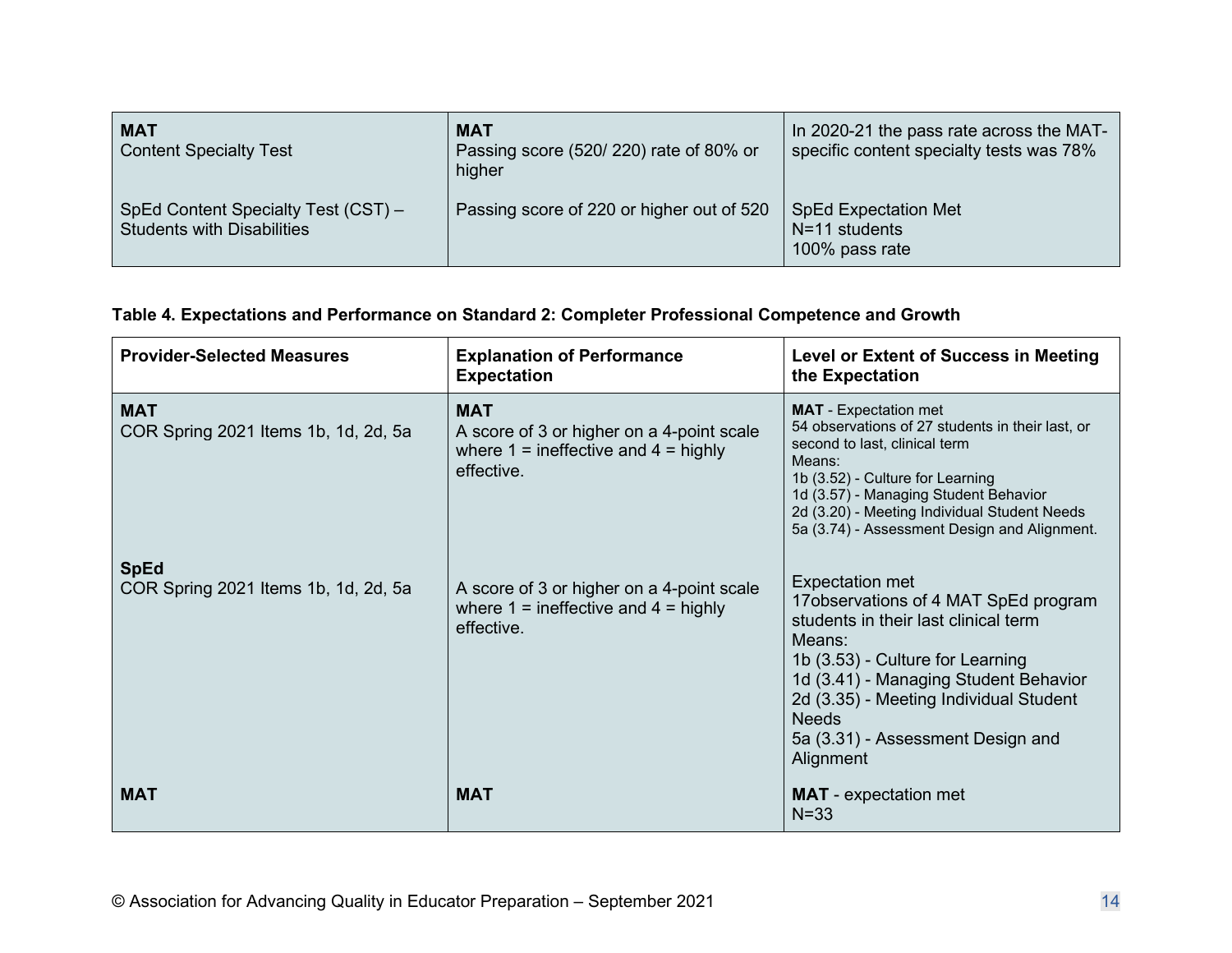| Capstone rubric Spring 2021 and<br>Summer 2021 Items 1 and 3                                                        | A score of 7 or higher where $1-6 = Does$<br>not meet; $7-8$ = Meets; $9-10$ = Exceeds.                            | Means:<br>1 (9.8) - Articulates an understanding of<br>her/his professional identity as a teacher<br>(1 did not meet with score of 6)<br>3 (9.7) - Demonstrates an understanding<br>of praxis as the integration of educational<br>theory and teaching in the content areas<br>(1 did not meet with score of 6)                                                                                                                                                                                                                            |
|---------------------------------------------------------------------------------------------------------------------|--------------------------------------------------------------------------------------------------------------------|--------------------------------------------------------------------------------------------------------------------------------------------------------------------------------------------------------------------------------------------------------------------------------------------------------------------------------------------------------------------------------------------------------------------------------------------------------------------------------------------------------------------------------------------|
| <b>SpEd</b><br>Capstone Teacher Identity and<br>Philosophy assignment rubric<br>Spring 2021<br>Items $# 6, 7, 8, 9$ | A score of 9 or higher on the rubric<br>category (1-3 = does not meet, $4-6 =$<br>meets, $8-10 =$ exceeds)         | <b>Expectation Met</b><br>$N = 8$<br>Means:<br>#6 (9.00) - Collaboration with general<br>education teachers<br>#7 (9.38) - Working with parents<br>#8 (9.13) - Inclusion<br>#9 (9.00) - Teacher identity                                                                                                                                                                                                                                                                                                                                   |
| <b>MAT</b><br>Completer Survey Spring 2021 and<br>Summer 2021<br>Items 15.8, 15.16, 15.17, 15.18                    | <b>MAT</b><br>A score of 3 or higher on a 4-point scale<br>where $1 =$ strongly disagree; $4 =$ strongly<br>agree. | <b>MAT</b> - expectation met<br>$N=12$<br><b>SUNY Empire MAT program prepared</b><br>students to<br>Means:<br>15.8 (3.6) - Engage in self-assessment<br>and reflection on professional learning<br>qoals<br>15.16 (3.4) - Use research-based<br>strategies for teaching and assessing all<br>students (e.g., students with disabilities,<br>ELL, economically disadvantaged)<br>15.17 (3.4) - Utilize culturally relevant<br>pedagogy in my teaching<br>15.18 (3.2) - Support students' growth in<br>international and global perspectives |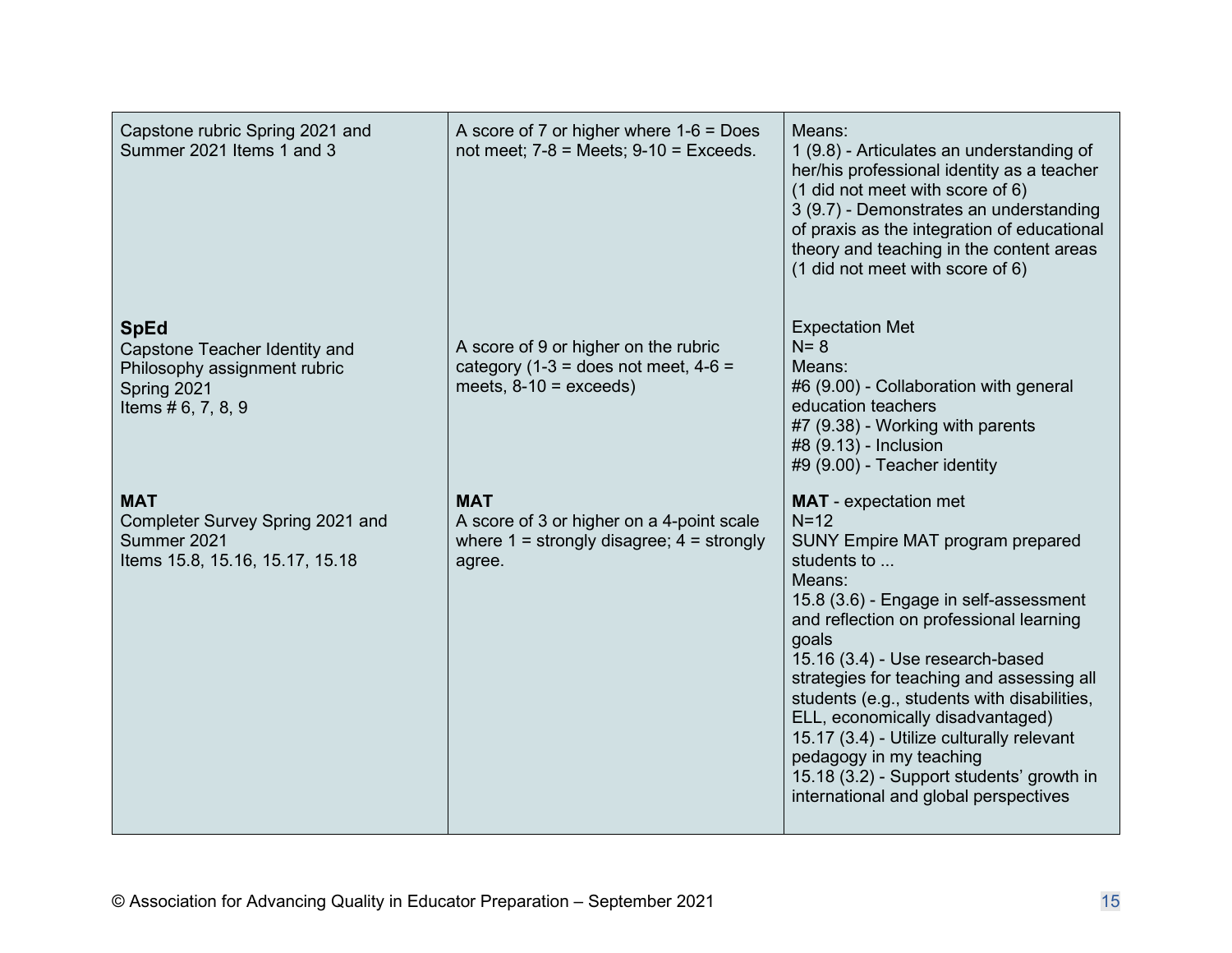| <b>SpEd</b><br>Completer Survey Summer 2021 and Fall<br>2021 | A score of 3 or higher on a 4-point scale<br>where $1 =$ strongly disagree; $4 =$ strongly<br>agree. | <b>Expectations met</b><br>$N = 3$<br>SUNY Empire special education program<br>prepared students to<br>Be a collaborative professional to<br>implement co-teaching, working with<br>paraprofessionals, and working with<br>parents of students with disabilities (3.7)<br>Use evidence-based instructional<br>strategies for individual student learning |
|--------------------------------------------------------------|------------------------------------------------------------------------------------------------------|----------------------------------------------------------------------------------------------------------------------------------------------------------------------------------------------------------------------------------------------------------------------------------------------------------------------------------------------------------|
|                                                              |                                                                                                      | and behavioral needs (4.0)<br>Be able to develop and implement IEPs<br>collaboratively (3.0)<br>Use strategies for teaching and assessing<br>all students (3.4)<br>Use research-based strategies for<br>classroom management involving<br>students with disabilities (3.4)                                                                               |

# **5. Notes on Progress, Accomplishment, and Innovation**

This section describes recent program accomplishments, efforts to address challenges, current priorities, and innovations that are in plan or process.

There have been a few new developments involving both the MAT and SPED programs during the 2020-2021 academic year and into the current year. We recently have begun interviewing finalists in our search for an assistant dean in the School for Graduate Studies who will bring expertise and leadership to accreditation processes in our education and business divisions. This person will be able to focus entirely on our ongoing plans for continuous improvements while delegating responsibilities to faculty and staff. Both of our education programs also have implemented learning/development sessions with field supervisors (FSs). These meetings will occur once every fall and spring term, and the MAT will continue to have one for each content area. Norming sessions in support of inter-rater reliability will occur approximately once every two years. Faculty and staff have begun designing a set of guidelines for FSs regarding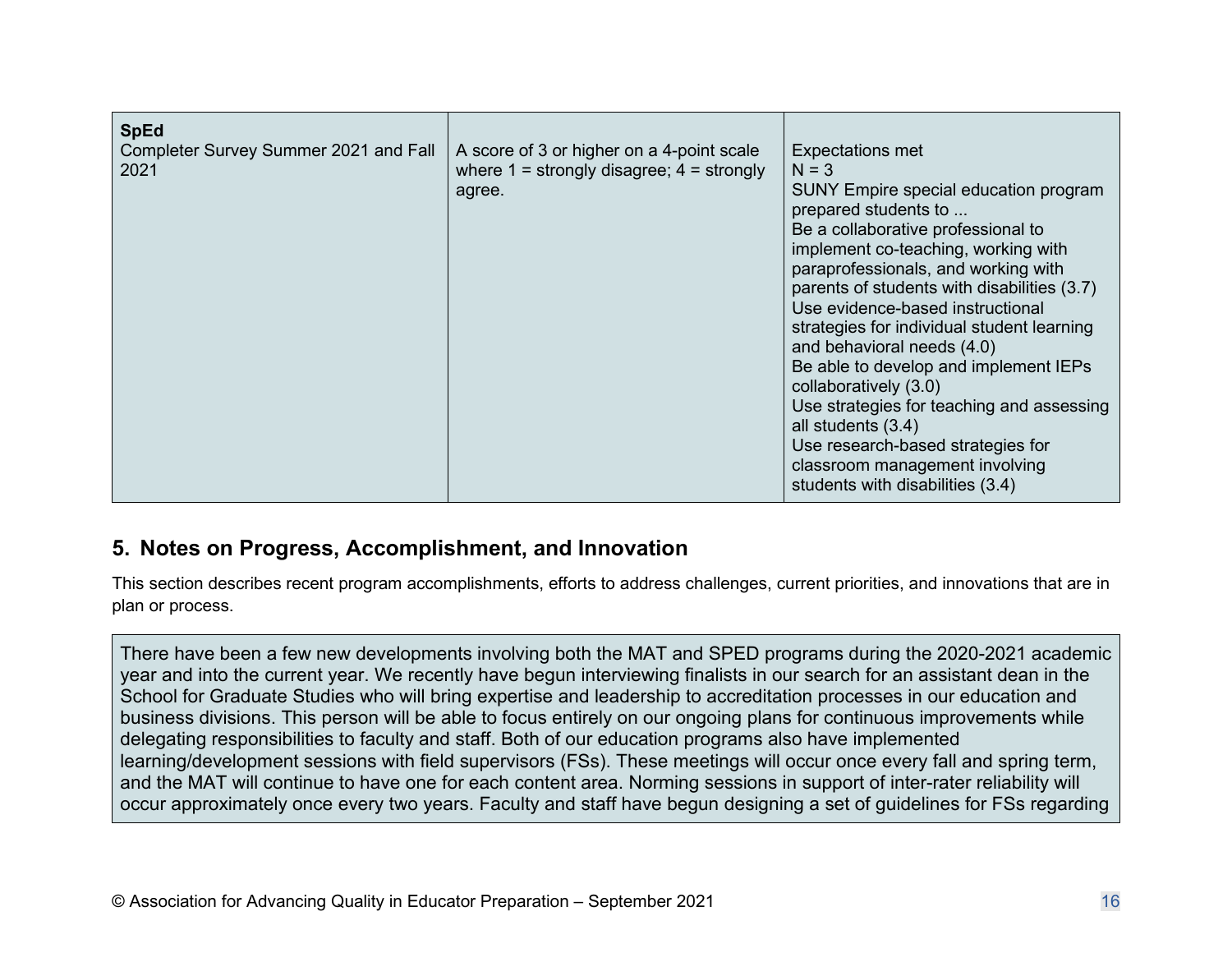the full process behind every classroom observation and the completion of the Classroom Observation Rubric (COR). This new guideline document will support the orientation of newly hired FSs. Our FSs have conducted in-person observations in Fall 2021, except when a district has had a temporary no-visitor policy due to heightened COVID alerts; in these exceptional cases the observations have involved recorded videos. Both education programs also continue to work with GoReact for students' observation documents (and video when required) and FSs' submissions of the COR. We have found that GoReact provides some helpful aspects of organization and efficiency, but there have been technical problems at times. GoReact staff generally have been responsive to our calls for assistance. Another continuation in both programs has been the use of Accomplished Teaching, Learning and Schools (ATLAS) videos in courses to allow candidates access to viewing examples of effective teaching. This was made possible due to the support provided by New York State Education Department (NYSED) by providing access to these high quality instructional videos. When schools during Fall 2021 have not allowed visitors, our first-year candidates have been able to include these videos toward completing the 50-hour fieldwork requirement. Finally, both programs began implementing course assignments as a result of faculty participation in a year-long project on Holocaust education. This project received support from ESC's Center for Mentoring, Learning, and Academic Innovation during the 2020-2021 academic year. Associate Dean Eileen Angelini joined with two faculty members and a current MAT student to conduct a webinar on October 6, 2021, as a culminating event to the project. Alumni, students, staff, faculty and invited community members attended the webinar and contributed well to the discussion.

The MAT program has some developments in addition to those given above. The Fall 2021 term's greatest change has been the implementation of the clinical courses grouped together by content area. Each section of the combined clinical courses has enrolled all candidates of a single content area from first- and second-year teachers of the Mentored Teaching series to pre-service teachers of the Clinically Rich Residency and Classroom Academy. This change has presented challenges of meeting needs of candidates in different work situations, but benefits have become evident as peers of different levels learn from each other while focusing on unique aspects of teaching in their content area with an instructor having the appropriate content expertise. The clinical instructors continue to assess these challenges and benefits together in efforts to find common ground in developing more effective approaches in meeting candidates' needs. Another development in the MAT program is the two-year Classroom Academy (CA), now in its second year with two new candidates. ESC faculty this year have planned to refine the general CA guidelines toward identifying specific benchmarks for each classroom observation. Finally, during this current Fall 2021 term, we have the implementation of agricultural education as an additional content area within science. Dr. Michelle Eades-Baird continues to work with an adjunct instructor with this expertise.